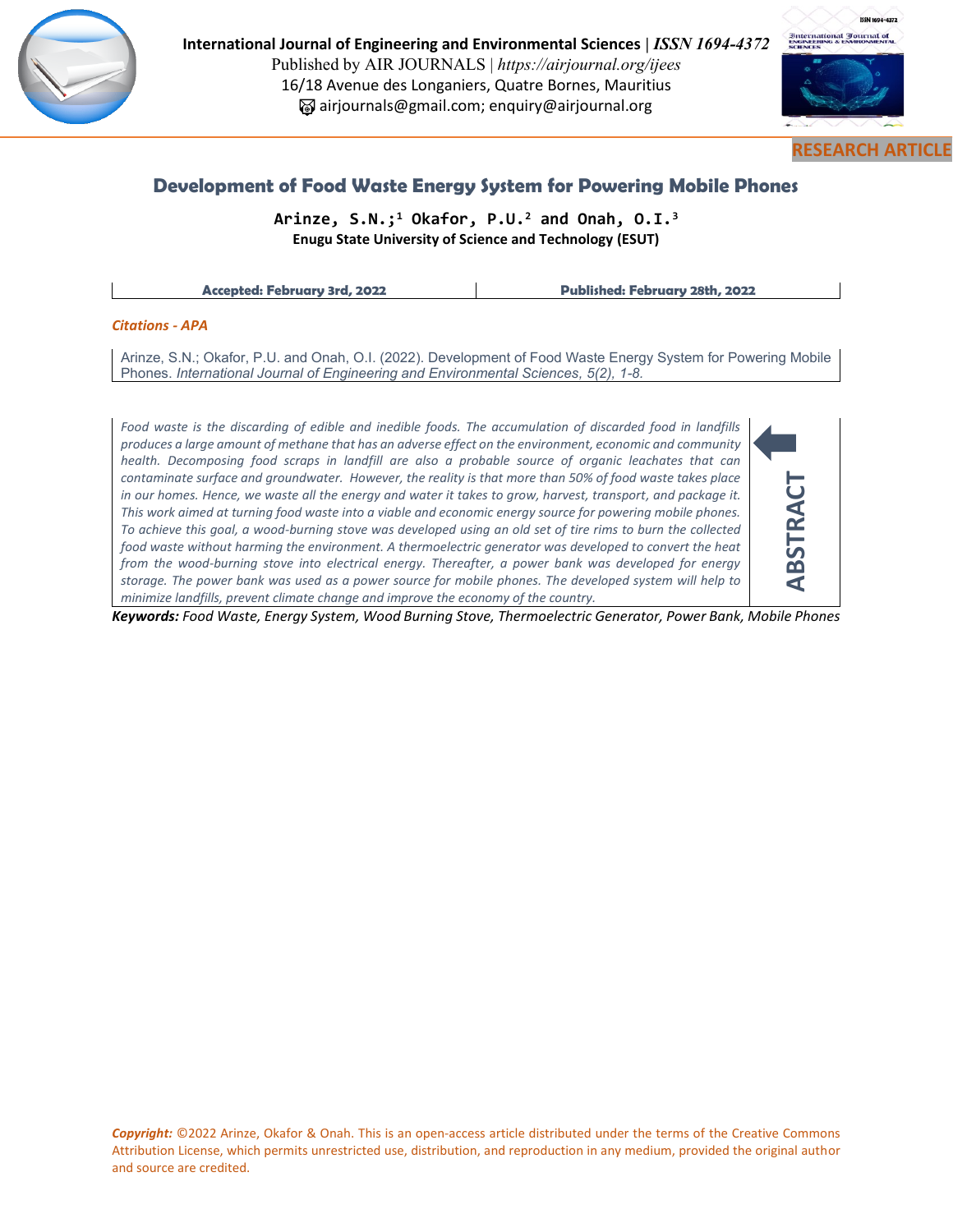#### **1. Introduction**

Today the earth sustains 7.2 billion people and the population is expected to reach 9.6 billion by 2050. One-third of the food produced in the world to feed people every year is lost or wasted. Regardless of consumption and disposal practices, the growing world population has increased food waste. The minister of Agriculture and Rural Development in Nigeria said that 30% to 40% of many foods produced in Nigeria are ultimately wasted[3]. Food waste includes organic waste generated in homes, restaurants, hotels, and shopping malls in the form of leftover food, stale cooked, uncooked food, meat, vegetable refuse, fruits, tea bags, etc. Food waste ends up rotting in landfills thereby releasing methane, a greenhouse gas that is dangerous to the environment. Food waste contaminates surface and groundwater supplies because when it rains on landfills, the water allows for toxic chemicals (such as ammonia) to develop and leach into drinking water supplies thereby killing living organisms. Some of the waste clogs the drain and creates a breeding ground for insects. These insects spread diseases like malaria and cholera. The Society of Environmental Toxicology and Pollution Mitigation (SETPOM) in Nigeria had bemoaned that by 2023, food waste generation may smack 239.8 million tones of CO2, Biodiversity will be harmed and as well lands will be wasted. Hence proper waste management should be carried out to ensure food waste does not affect the environment and cause health hazards to the people. The 12<sup>th</sup> sustainable development goal calls for the World to cut food waste in half by 2030. However, meeting this ambitious goal will require a smart strategy considering that 1.3 trillion kilograms of food are wasted around the world every year[4]. A food waste management strategy needs to be devised to ensure its eco-friendly and sustainable disposal. It is difficult to recycle food waste since it is mixed with other waste during collection. Despite the support from international organizations to drastically reduce food wastage in developing countries, local solutions in affected communities could make a huge difference. These wastes can be burned to produce heat and electricity. The generation of electricity from food waste was proposed by the authors. The ground food wastes in a container and dipped two electrodes acting as anode and cathode. Chemicals such as Hydrochloric acid and potassium hydroxide were added to speed up the reaction. More electrodes were dipped and connected in series. They were used to glow four LEDs in series. The method is good but yielded low voltage and current. An increase in the number of series and parallel combinations of electrodes can only yield desired voltage and current.

Researchers proposed coupling hydrothermal liquefaction and anaerobic digestion for energy valorization from model biomass feedstocks. In their work, they used hydrothermal liquefaction where the waste is pressure cooked to produce a crude bio-oil that was refined into biofuel. The food waste in an aqueous state was anaerobically digested by microbes. The microbes converted the waste to electricity and heat. Their work takes a long period of months in turning the food waste into energy. Another researcher presented work on generating renewable electricity from waste. They used biogas power plants to digest food waste into methane and produced electricity. About 100kg of waste was placed in a tank filled with water and cow dung was digested together. The digested waste was pumped into the digester that consists only of water. The waste decomposed and generated methane that produced heat and electricity. The higher the amount of waste, the higher the amount of electricity but the process is expensive. In this work, food waste which is an untapped energy source will be converted to electrical energy that will be useful in powering mobile phones.

#### **2. Literature Review**

#### **Food Waste to Energy**

Food wastes are raw or cooked foods that are being discarded or left to spoil. They are lost during production, processing, retailing, and consumption. Food waste is mainly caused by economic behavior, poor stock management, or neglect. According to the Food and Agriculture Organization (FAO, 2018), food waste is responsible for 8% of greenhouse gas emissions. Food waste that ends up in landfills produces a large amount of methane that is more powerful than CO2, causing global warming and climate change. Food waste is also a great waste of fresh water and groundwater resources since some of it is washed into the rivers and lakes thereby killing living organisms that inhabit those environments. Living near a landfill with food waste can cause harm to humans due to air pollution. Food waste to energy is the process of generating energy in the form of electricity from food waste. It is a sustainable way of managing waste that cannot be recycled in a technically or economically viable way. Burning food waste turns into energy and reduces the amount of material that would be buried in landfills. Food waste to energy is an effective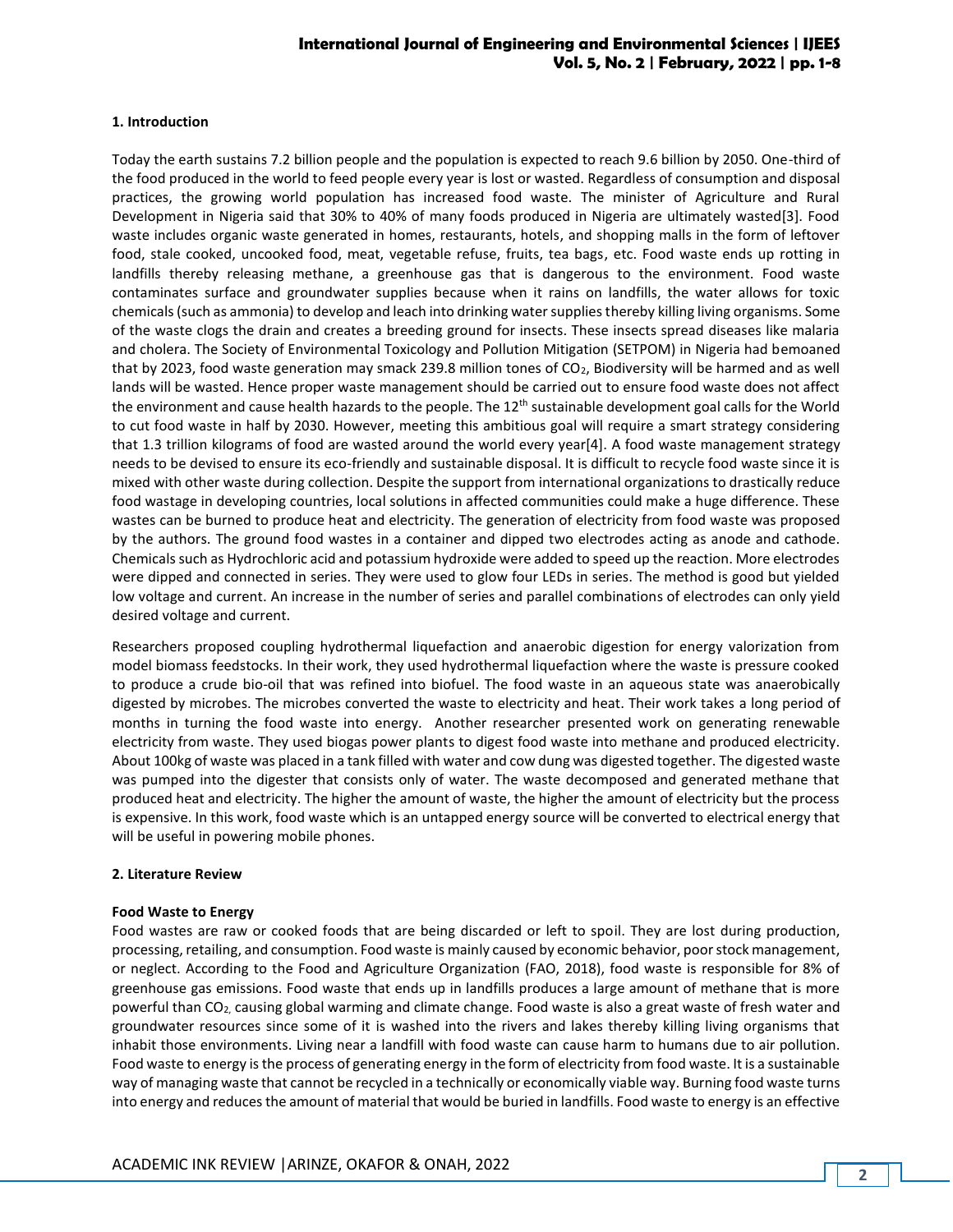way of reducing carbondioxide emission and replaces fossil fuels. It is a hygienic method of treating waste, reducing the volume, and protecting the climate

#### **Thermoelectric Generator**

Thermoelectric Generator is a solid-state device that converts heat into electrical energy. It utilizes the Seebeck effect to generate voltage. The Seebeck effect occurs due to the movement of charge carriers within the semiconductor. In doped p-type semiconductors, charge carriers are holes while in doped n-type semiconductors, charge carriers are electrons. The charge carriers diffuse away from the hot side of the semiconductor, build up at one end, and create a voltage potential that is directly proportional to the temperature difference across the semiconductor. Thermoelectric generators can last a very long time since it has no moving parts to break or wear out. It does not require any greenhouse gases to operate. Thermoelectric generators can be designed to output power levels smaller than microwatts and larger than kilowatts. Thermoelectric generators convert heat directly into electricity. Many energy conversion technologies require intermediate steps when converting heat to electricity but thermoelectric generators convert heat directly into electricity. Thermoelectric generators can be designed to be very compact and this leads to greater design flexibility.

#### **Power Bank**

A power bank is a digital device that is also known as a plug-in battery, charging a battery, and backup battery. It is a portable device that is used to charge electronic devices such as smartphones, digital cameras, or Tablets. Power banks are designed to minimize their power consumption thus charging phones efficiently. Power bank uses Lithiumion or Lithium-polymer bather as their power source. Lithium-ion cells have a high energy density, limited in capacity, cheaper to manufacture and require low maintenance. Lithium polymer batteries have a larger capacity, low energy density, and are expensive to manufacture. The lithium-ion battery has relatively low self-discharge in comparison to Lithium Polymer cells.

Power banks have multiple sockets for charging and their quite compact and sleek design makes them very catchy and attractive.

#### **3. Methodology**

The wood stove was constructed using two tire rims. The top layer of the two tire rims was cut off with a grinder, placed on top of each other for more space inside, and welded together. After welding, it was completely sanded with cotton wool and painted with six coats of high heat resistant Rustoleum black paint as shown in Figure 1.



**Figure 1: Wood Stove from Tire Rims**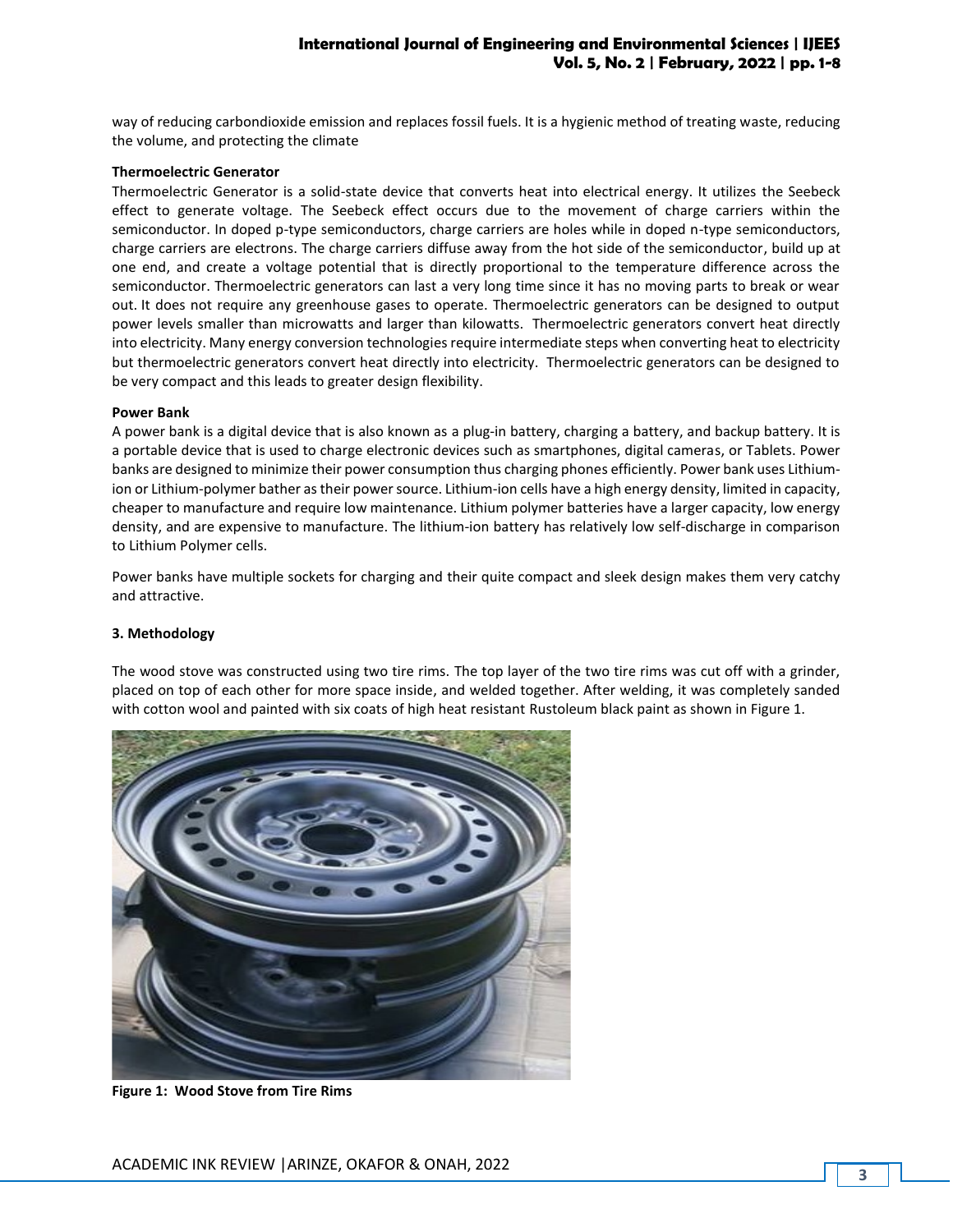The high heat paint was used so that it won't peel off when the stove is in use. Then the thermoelectric generator was produced using thermoelectric coolers. Thermoelectric coolers are known as Peltier devices essentially work by moving heat from one side to the other. One side of the plate heats up while the other cools down which is called the Peltier effect. The cold side of this device can reach temperatures low enough to freeze water. More interestingly, this device can be used to generate electricity. By heating one side of the plate and cooling down the other voltage across, the thermoelectrical cooler is created and is called the Seebeck effect. The thermoelectric generator was manufactured by using eight thermoelectric coolers. The eight thermoelectric coolers were stuck on a flat aluminum tray using thermoelectric paste. The thermoelectric paste was applied on the blank side and glued with the letters facing up to ensure that the red and black wires from the thermoelectric coolers form pairs. Insulating tapes were used to prevent the wires from touching the tray and shorting out. The red and black wires were soldered together. More insulation tape was placed over the soldered points to avoid contact with other surfaces. At one end, the circuit was completed by bridging it over to the other plate while the other end was left to stay loose as shown in Figure 2.



**Figure 2: Thermoelectric Coolers on Flat Aluminum Tray** 

The next step was installing a voltage regulator. The voltage could potentially come up to 15volts which is too high for phones, so a voltage regulator was used to set it down to 5 volts. Support for the voltage regulator was built by cutting an aluminum strip and plying it to the edges to fit on the aluminum tray's sides. Three pieces of cork were glued to the support while the voltage regulator was glued on top of the cork to make sure it was also insulated. Because of the way the thermoelectric cooler pads were glued, the polarity was inverted. Hence, there is a need to invert the way the thermoelectric cooler pads are connected to the voltage regulator. The connection should be that the black wire goes to the plus terminal and the red wire to the minus terminal. Also, another piece of aluminum was cut off and glued on top of the thermoelectric cooler pads to collect more heat. A thermoelectric cooler works with temperature difference, the more heat it collects, the better the result. They were clamped together to ensure it was well glued and left to dry for about 12hours. Then, the power bank was constructed using the circuit diagram in Figure 3.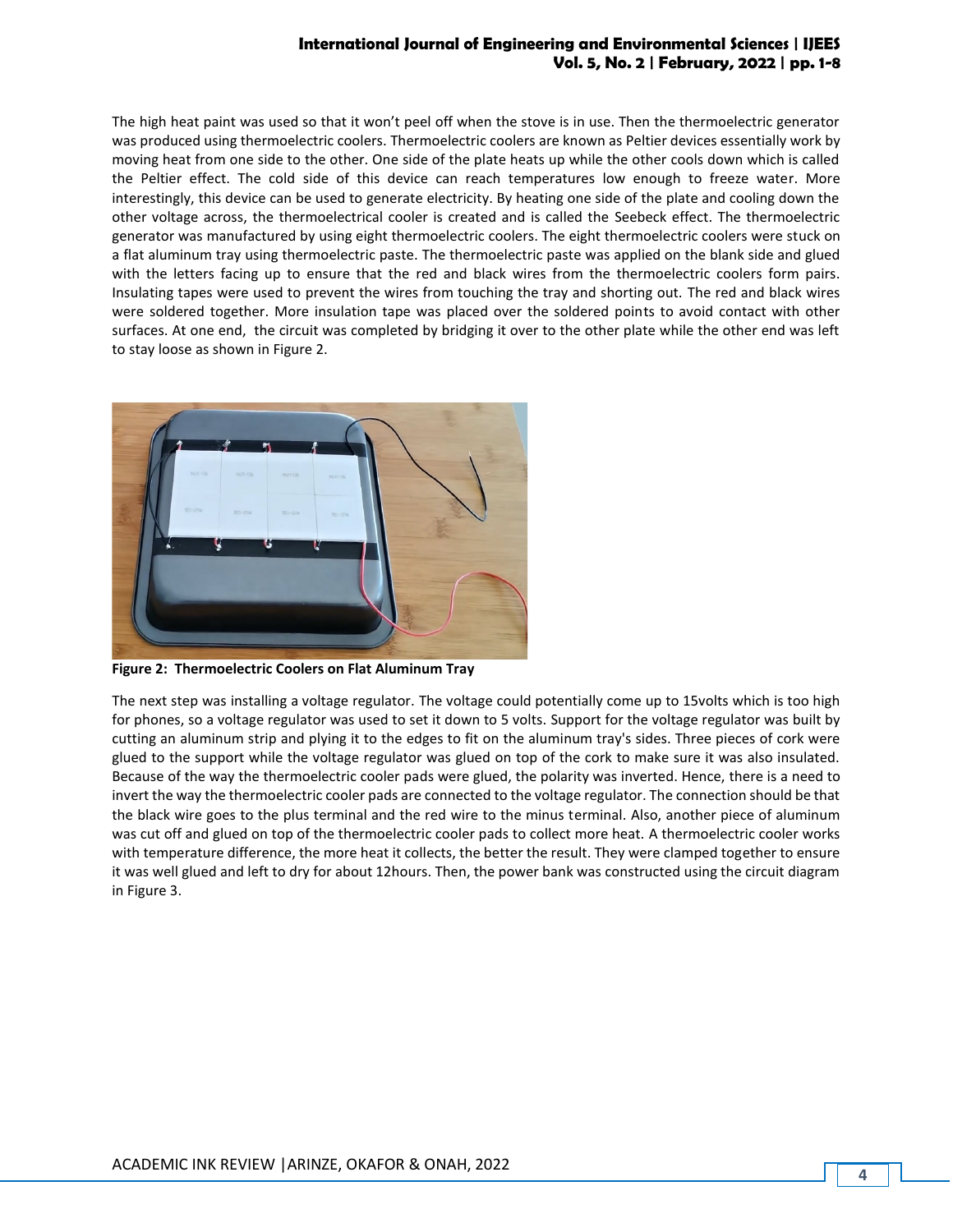

**Figure 3: Circuit Diagram of Power Bank**

The battery charger module TP4056 chip was connected to a 3.7v/2600mAh lithium-ion battery (BATT.1 LI-ION) to handle charging operation by processing the 5V DC input supply received through the CON1 USB-IN socket. BATT.1 LI-ION is used as the power reservoir. Two onboard SMD LEDs on top of the battery charger module provide the power status indications of which the red light indicates charging and the blue light indicates fully charged. Since the output of BATT.1 LI-ION is 3.7v, DC-DC boost converter module based on pulse frequency modulation was used to give a stable USB standard Dc supply through the standard USB socket at its output. Switch (S1 ON/OFF) was connected to route DC supply from BATT.1 LI-ION to the converter. The mobile phones are now charged by connecting to the USB socket of the converter module through a USB cable and closing switch of which a red-colored LED of the converter module will turn on indicating the charging status of the mobile phone.

### **4. Results**

The wood stove is shown in Figure 4 has enough holes at the bottom for air to flow through for the fire. Pinewood was used to light it up because it is full of resin, burns quicker and better than other woods.



**Figure 4: Burning Wood Stove**

The Thermoelectric generator produced is shown in Figure 5.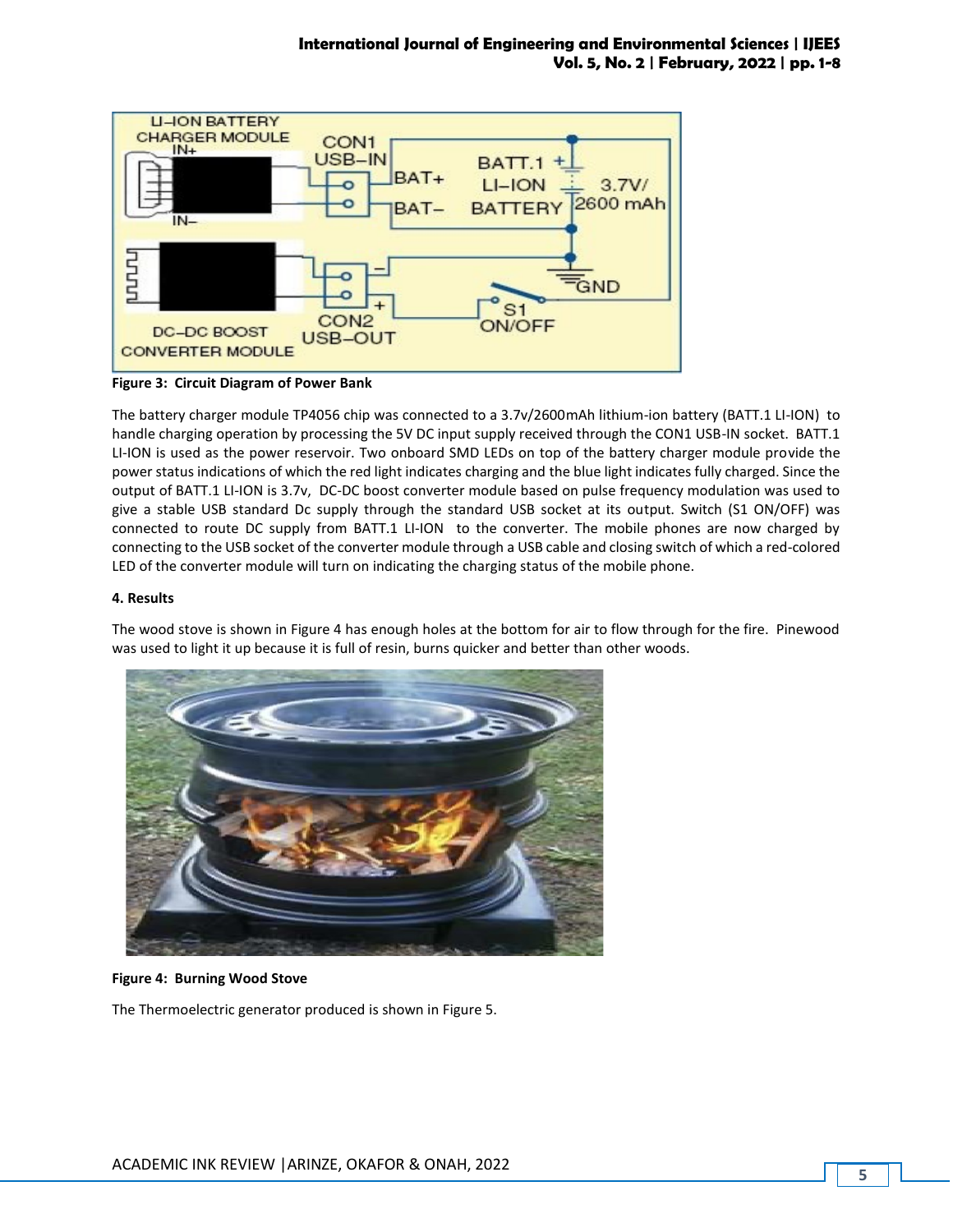

**Figure 5: Thermoeletric Generator**

Pouring water in the tray and placing it on top of the wooden stove makes the red LED light up. Adding some ice cubes will help the temperature to drop fast but it is not mandatory though the voltage will start rising fast. The power bank produced is shown in Figure 6.



**Figure 6: Power Bank**

The voltage regulator was set to 5 volts and used to charge the power bank. The power bank serving as a power reservoir was used to power the mobile phone as shown in Figure 7.



**Figure 7: Charging of the Mobile Phone**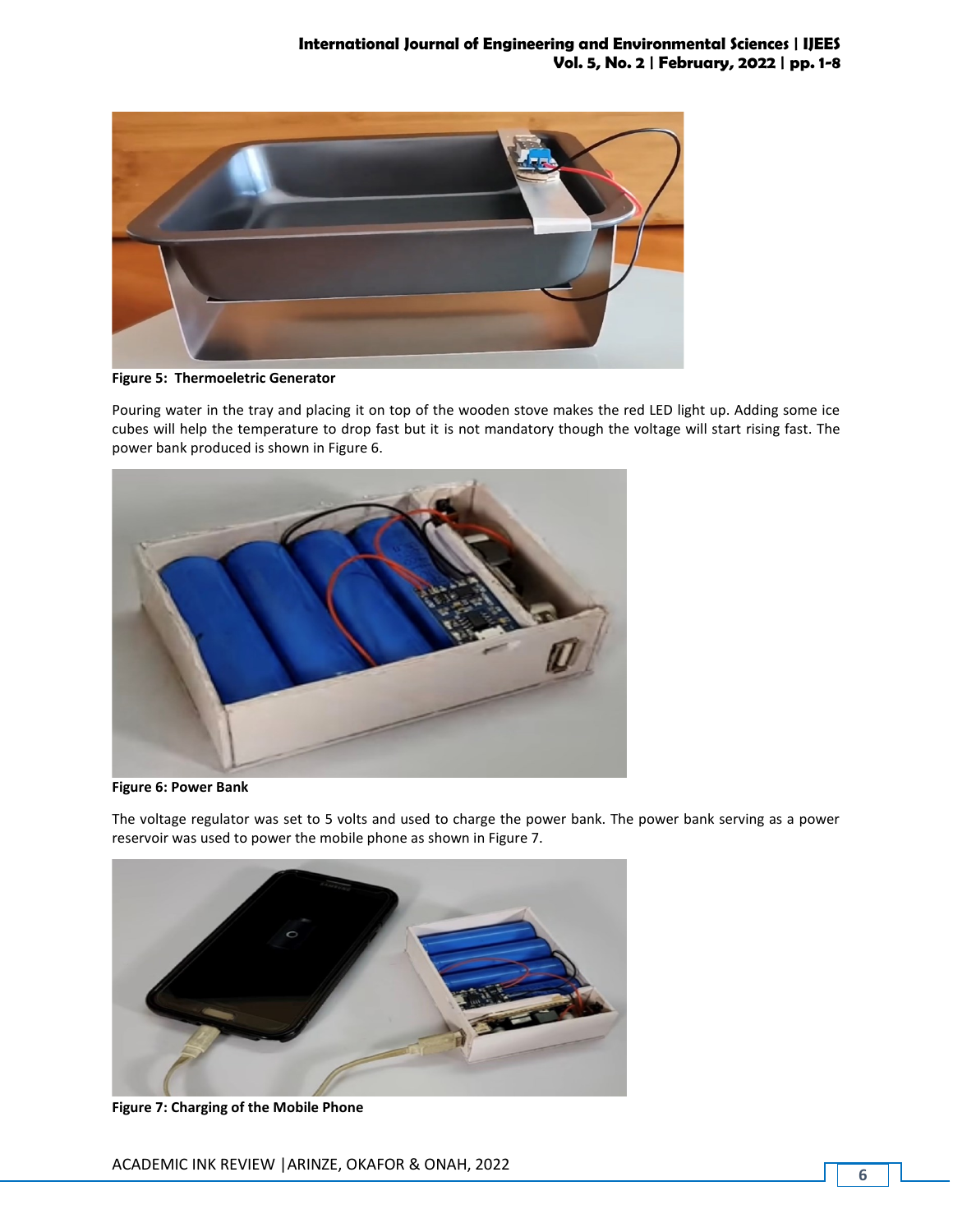#### **5. Conclusion**

Food waste has become one of the major environmental issues for every nation and is affecting the lives of people. The generation of food waste is a result of multiple behaviors that relate to different aspects of food purchasing, preparation, and consumption. Food wastes are either discarded before or after it spoils. When feed waste decomposes in a landfill, it produces methane that contributes to the destruction of the Ozone layer. Most of the waste ends up in rivers, lagoons and creates serious health risks. This work ensured that food waste is converted to electrical energy and used in powering mobile phones. Future research on this work should focus on having a thermoelectric generator that can power all the appliances at home.